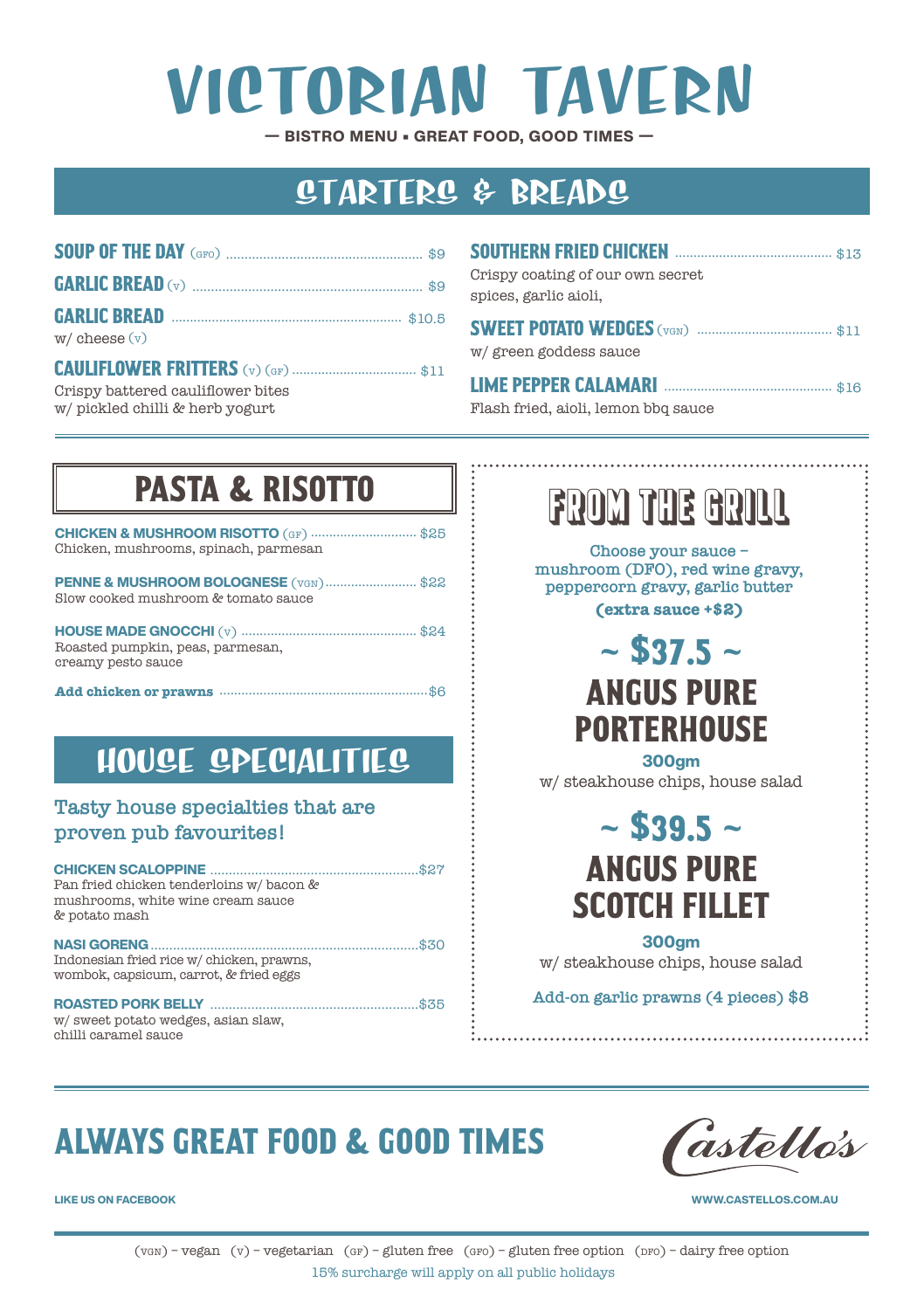# VICTORIAN TAVERN

**— BISTRO MENU • GREAT FOOD, GOOD TIMES —**

# CASTELLO, S PUB CLASSICS

#### CHICKEN PARMA......................... \$26

w/ chips, house salad,

#### CHICKEN SCHNITZEL................... \$23 Hand crumbed chicken breast, chips, house salad

#### BEER BATTERED FISH & CHIPS **...................................**\$26

w/ chips, house salad, lemon, tartare sauce

#### LEMON PEPPER CALAMARI.... \$26

w/ chips, house salad, lemon, aioli

**AUSSIE BEEF BURGER ............... \$26** Bacon, egg, tomato, lettuce, cheddar, beetroot, aioli, onion jam, chips

**ROAST OF THE DAY (GF) .................27** Roasted potato & medley of seasonal vegetables, w/ gravy

**CAESAR SALAD** (GFO) ................... \$20 Cos lettuce, crispy bacon, croutons, anchovies, shaved parmesan, poached egg, with a house made dressing

**Add Southern fried or grilled chicken or lime pepper calamari** ..\$6



### SENIORS MENU

**ALSO AVAILABLE 20% DISCOUNT OFF ANY PLATED MAIN MEAL, LUNCH & DINNER**  (Please present your seniors card to a staff member at the register to redeem this offer)

# STARTERS ............................\$5 MAINS ...................................\$12

GARLIC BREAD (v)

GARLIC BREAD (v) w/ cheese

SOUP OF THE DAY (GFO)

CAULIFLOWER FRITTERS (VGN)

DESSERT.................................\$5





CASTELLO'S ROAST OF THE DAY (GF)

BATTERED OR GRILLED FISH w/ chips & salad

LIME PEPPER CALAMARI w/ chips & salad

CHICKEN PARMA w/ chips & salad

CHICKEN SCHNITZEL w/ chips & salad

PENNE & MUSHROOM **BOLOGNESE** (VGN)

CAESAR SALAD

### ALWAYS GREAT FOOD & GOOD TIMES



**LIKE US ON FACEBOOK WWW.CASTELLOS.COM.AU**

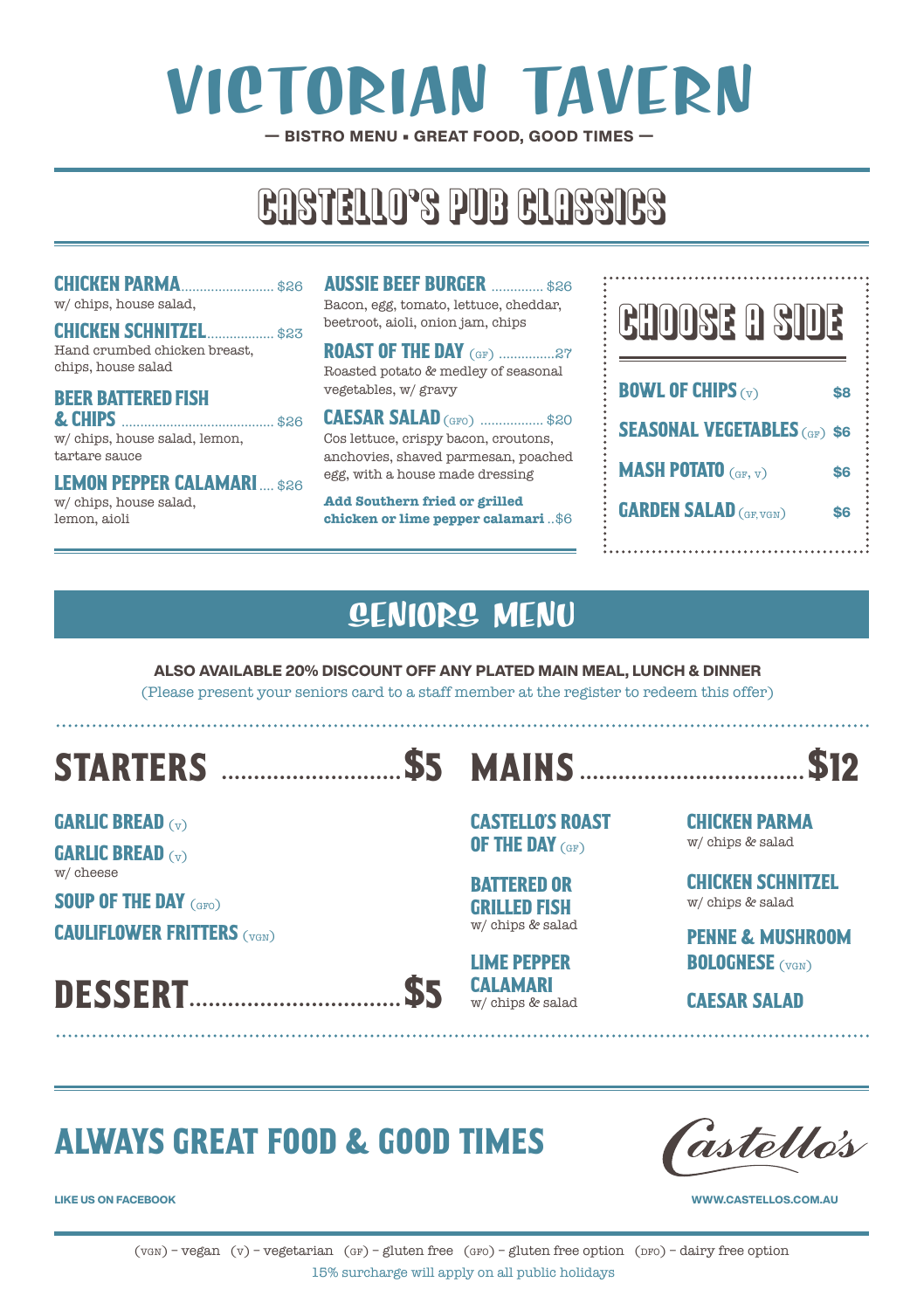# **— GREAT FOOD, GOOD TIMES —** VICTORIAN TAVERN

### DRINKS MENU

| <b>SPARKLING</b>                | <b>SIZE</b> | <b>REGION</b>             | <b>150ML</b><br><b>GLASS</b> | <b>250ML</b><br><b>GLASS</b> | <b>BOTTLE</b> |
|---------------------------------|-------------|---------------------------|------------------------------|------------------------------|---------------|
| De Bortoli Willowglen Brut      | 750ml       | Yarra Valley, Victoria    | \$7.50                       |                              | \$27.50       |
| De Bortoli King Valley Prosecco | 750ml       | Yarra Valley, Victoria    | \$9.00                       |                              | \$37.00       |
| Yellowglen Yellow Piccolo       | 200ml       | Goulburn Valley, Victoria |                              |                              | \$9.50        |
|                                 |             |                           |                              |                              |               |

#### WHITE WINE

| De Bortoli Willowglen Chardonnay     | 750ml | Yarra Valley, Victoria          | \$7.50  | \$12.50 | \$27.00 |
|--------------------------------------|-------|---------------------------------|---------|---------|---------|
| De Bortoli Willowglen Moscato        | 750ml | Yarra Valley, Victoria          | \$7.50  | \$12.50 | \$27.00 |
| De Bortoli Willowglen Sem Sauv Blanc | 750ml | Yarra Valley, Victoria          | \$7.50  | \$12.50 | \$27.00 |
| Penfolds Koonunga Hill Chardonnay    | 750ml | Barossa Valley, South Australia | \$9.20  | \$15.30 | \$38.00 |
| Squealing Pig Sauvignon Blanc        | 750ml | Marlborough, New Zealand        | \$10.00 | \$16.60 | \$39.00 |
| T'Gallant Cape Schanck Pinot Grigio  | 750ml | Mornington Peninsula, Victoria  | \$10.50 | \$17.50 | \$42.00 |
|                                      |       |                                 |         |         |         |

#### RED WINE

| De Bortoli Willowglen Cabernet Merlot | 750ml | Yarra Valley, Victoria          | \$7.50  | \$12.50 | \$27.00 |
|---------------------------------------|-------|---------------------------------|---------|---------|---------|
| De Bortoli Willowglen Shiraz Cabernet | 750ml | Yarra Valley, Victoria          | \$7.50  | \$12.50 | \$27.00 |
| Deen Vat 8 Shiraz                     | 750ml | Yarra Valley, Victoria          | \$9.00  | \$15.00 | \$37.00 |
| T'Gallant Cape Schanck Pinot Noir     | 750ml | Mornington Peninsula, Victoria  | \$10.50 | \$17.50 | \$42.00 |
| Oyster Bay Merlot                     | 750ml | Marlborough, New Zealand        | \$11.10 | \$18.50 | \$44.00 |
| Wirra Wirra Mrs Wigley Rose           | 750ml | Mclaren Vale, Australia         | \$11.10 | \$18.50 | \$44.00 |
| Barossa Valley Cabernet Sauvignon     | 750ml | Barossa Valley, South Australia | \$12.50 | \$20.80 | \$48.00 |

#### COFFEE

### ALWAYS GREAT FOOD & GOOD TIMES

Castellós

**LIKE US ON FACEBOOK WWW.CASTELLOS.COM.AU**